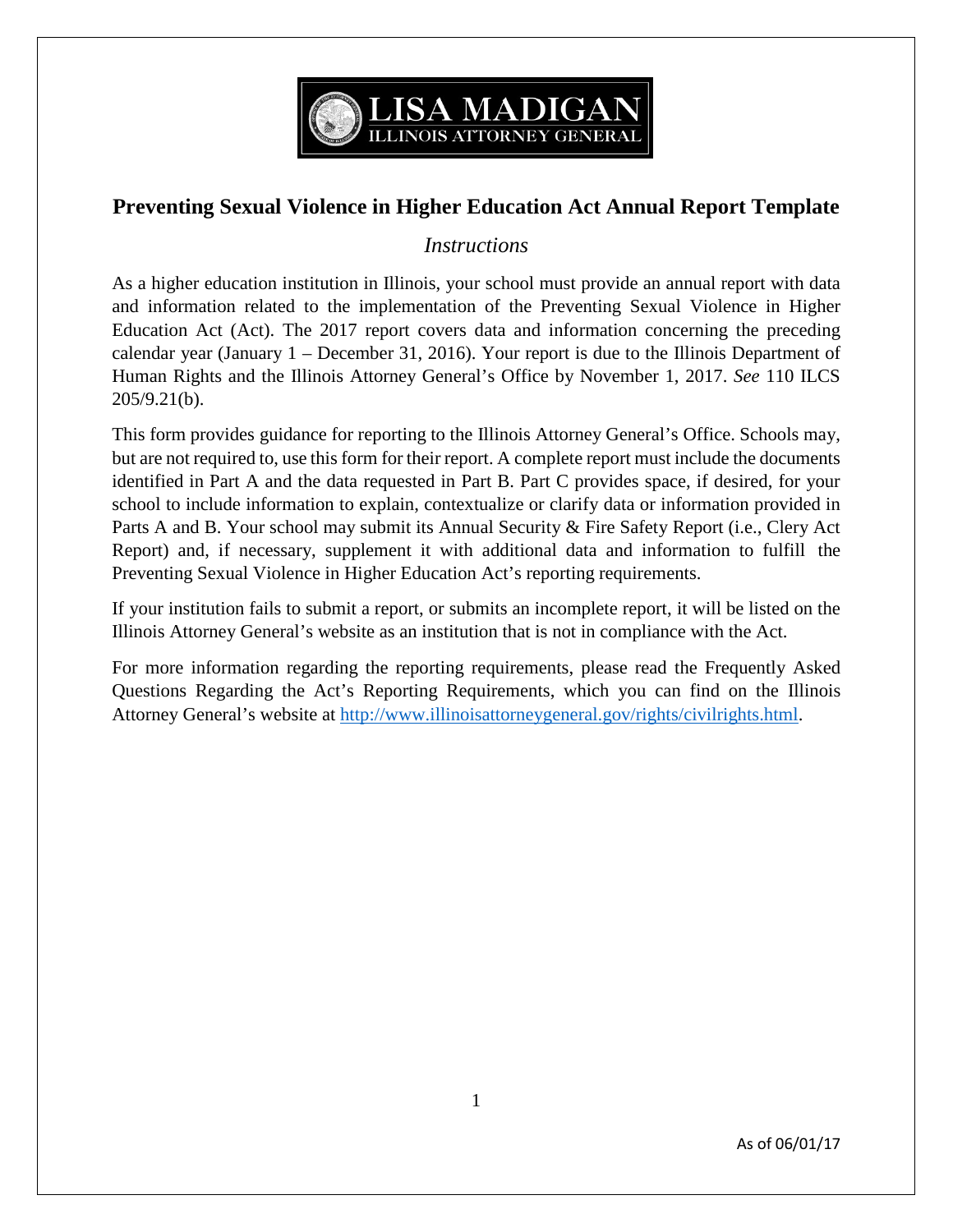# **Preventing Sexual Violence in Higher Education Act Annual Report**

*Form*

Name of Higher Education Institution: Blackburn College Campus (*if applicable*): Completed By/Primary Contact: Melissa Jones, Title IX Coordinator Address:700 College Ave, Carlinville, IL 62626 Phone Number: 217-854-5514 Email Address: hr@blackburn.edu

## **PART A**

Provide one copy of the most recent version of each of the following documents:

- The higher education institution's comprehensive policy (*see* 110 ILCS 155/10); and
- The higher education institution's concise, written notification of a survivor's rights and options under its comprehensive policy (*see* 110 ILCS 155/15).

## **PART B**

- I. Campus Training, Education and Awareness
	- A. Student Primary Prevention Programming

Identify any and all institutional actions and strategies intended to prevent sexual violence before it occurs by means of changing social norms and other approaches, including, without limitation, training programs, poster and flyer campaigns, electronic communications, films, guest speakers, symposia, conferences, seminars or panel discussions that occurred duringthe 2016 calendar year. *See* 110 ILCS 155/30(b). If necessary, append additional pages.

| Program<br>name                   | <b>Type/description</b>                     | Date(s)   | Location(s)  | <b>Target</b><br>audience | <b>Number of</b><br>attendees |
|-----------------------------------|---------------------------------------------|-----------|--------------|---------------------------|-------------------------------|
| Title IX                          | Awareness                                   | Ongoing   | Email        | All                       | 700                           |
| Tuesday                           |                                             |           | Announcement |                           |                               |
| Announcements                     |                                             |           |              |                           |                               |
| Orientation                       | Awareness and                               | 7/6/2016  | On campus    | Orientation               | 20                            |
| <b>Leader Training Prevention</b> |                                             |           | training     | Leaders                   |                               |
|                                   | Residence Life Primary Prevention 8/11/2016 |           | On campus    | Resident                  | 21                            |
| Training                          |                                             |           | training     | Directors and             |                               |
|                                   |                                             |           |              | Assistants                |                               |
|                                   | <b>Welcome Week Diversity and Title</b>     | 8/22/2016 | On campus    | New students              | 150                           |
|                                   | IX awareness and                            |           | training     |                           |                               |
|                                   | prevention                                  |           |              |                           |                               |
| Work Program Awareness and        |                                             | 8/17/2016 | On campus    | Work                      | 90                            |
| <b>Student Leaders Prevention</b> |                                             |           | training     | Managers,                 |                               |
|                                   |                                             |           |              | Assistant                 |                               |
|                                   |                                             |           |              | Managers,                 |                               |
|                                   |                                             |           |              | <b>Crew Heads</b>         |                               |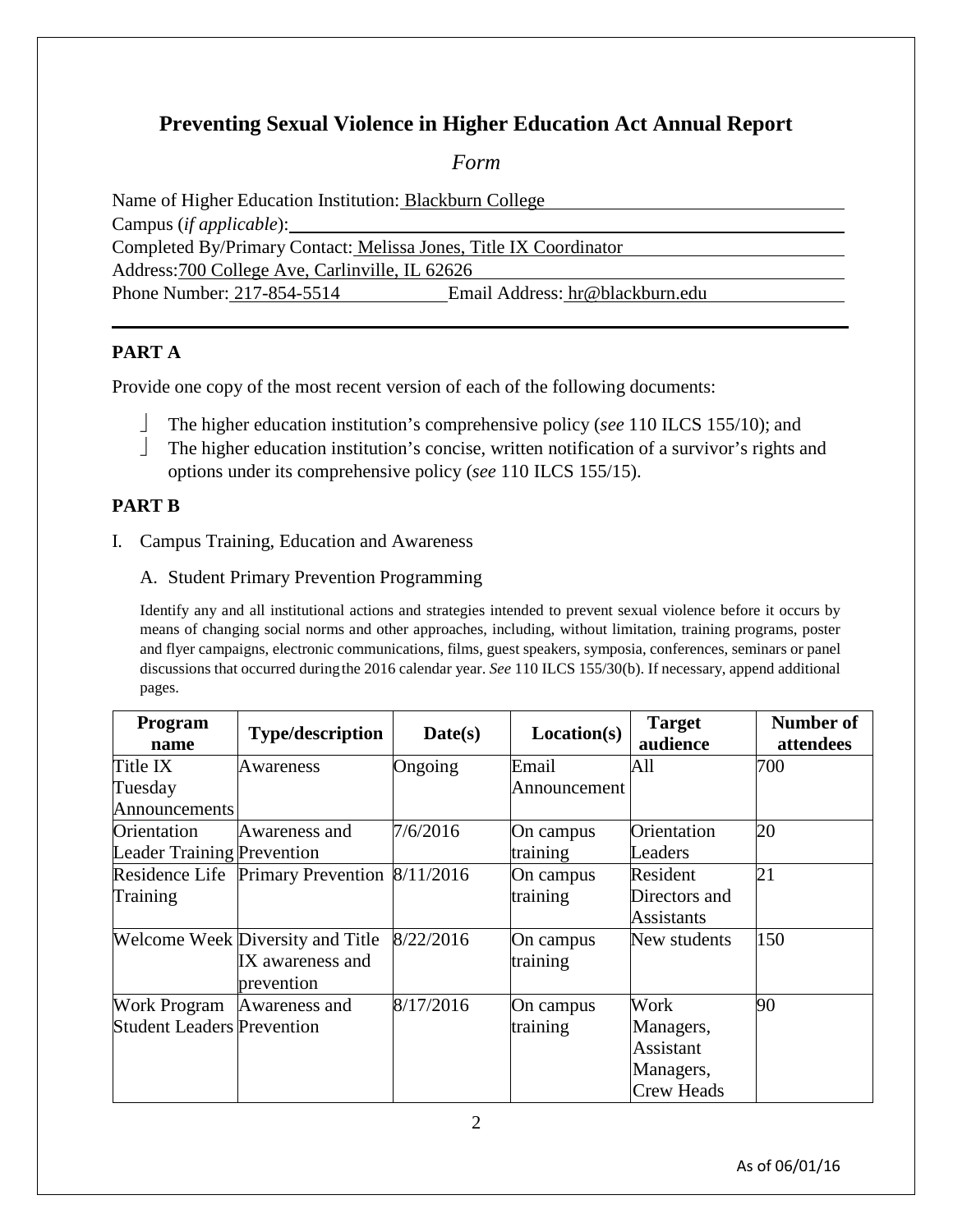| The Hook UP      | Prevention and | 8/21/2016    | <b>Residence Hall Resident</b> |                                  | 100 |
|------------------|----------------|--------------|--------------------------------|----------------------------------|-----|
|                  | Awareness      |              |                                | <b>Students</b>                  |     |
| Student          | Prevention     | $8/1/2016 -$ |                                | Online Module Managers, Asst. 90 |     |
| <b>EVERFI</b>    |                | 10/20/2016   | Training                       | Mangers, Crew                    |     |
| Training         |                |              |                                | Heads                            |     |
| Sexual           | Prevention and | Distributed  | <b>On Campus</b>               | Campus                           | 360 |
| Misconduct       | Awareness      | 8/2016       |                                |                                  |     |
| <b>Brochures</b> |                |              |                                |                                  |     |
| Reporting        | Prevention and | Ongoing      | All buildings                  | Campus                           | 700 |
| <b>Posters</b>   | awareness      |              |                                |                                  |     |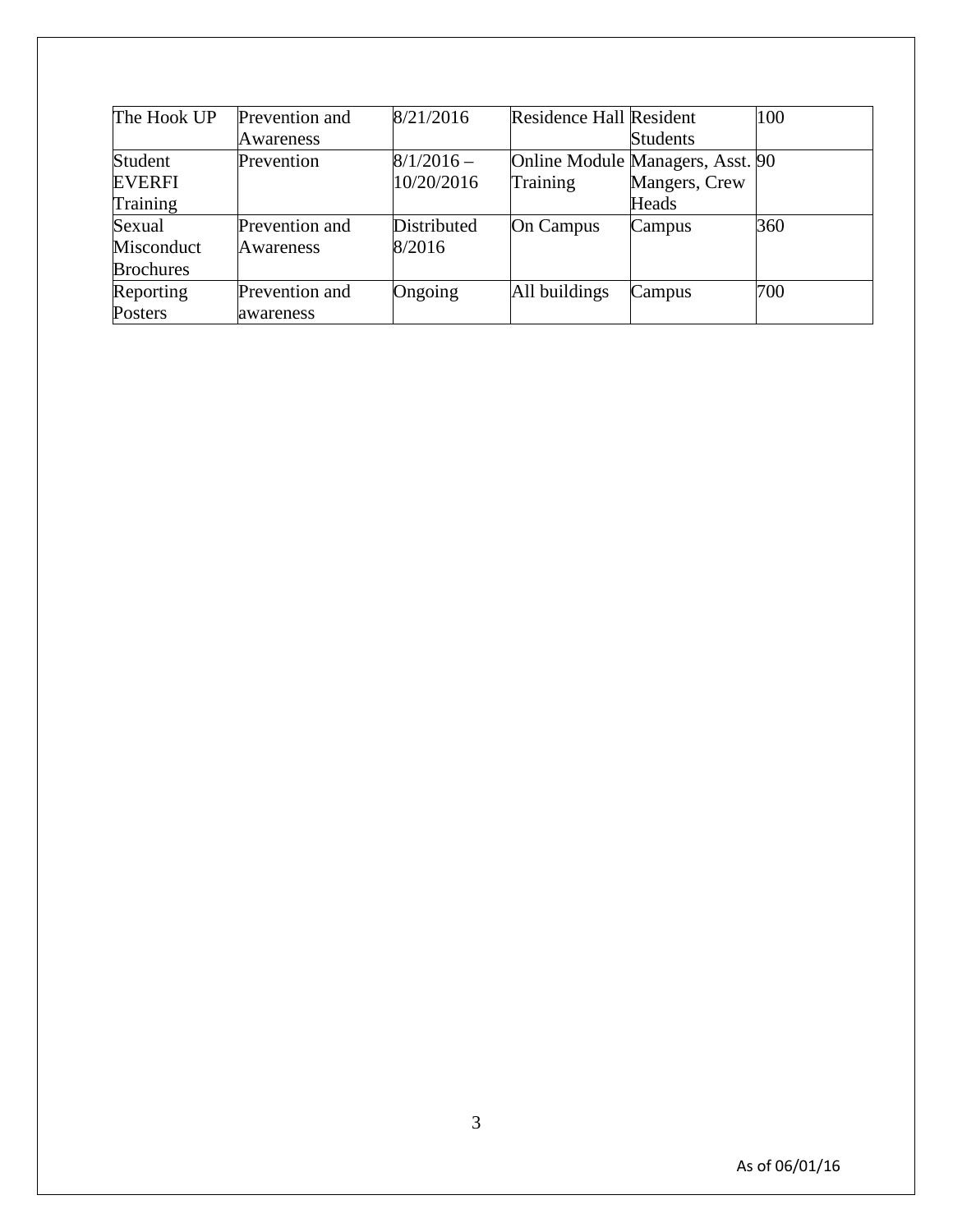### B. Employee Training (*optional*)

Identify any and all training provided to higher education institution employees who, with respect to reports of sexual violence, domestic violence, dating violence or stalking: (1) receive student reports, (2) refer or provide services to survivors or (3) participate in the complaint resolution procedure. *See* 110 ILCS 155/30(c). If necessary, append additional pages.

| Program<br>name                                                  | <b>Type/description</b>      | Date(s)                  | Location(s)                | <b>Target</b><br>audience                  | Number of<br>attendees |
|------------------------------------------------------------------|------------------------------|--------------------------|----------------------------|--------------------------------------------|------------------------|
| Adjunct                                                          | Primary Prevention 8/15/2016 |                          | On campus                  | New and                                    | 17                     |
| Faculty<br>Training                                              |                              |                          | training                   | returning<br>adjunct<br>instructors        |                        |
| Title IX Tuesday Awareness<br>Announcements                      |                              | Ongoing                  | Email<br>Announcement      | All                                        | 700                    |
| All Faculty and<br><b>Staff Training</b>                         | <b>Primary Prevention</b>    | 8/18/2016                | On campus<br>training      | Faculty and 80<br>Staff                    |                        |
| <b>Faculty and Staff Prevention</b><br><b>EVERFI</b><br>Training |                              | $8/1/16$ –<br>10/20/2016 | On line module<br>training | Faculty and 88<br>Staff                    |                        |
| Residence Life<br>Training                                       | <b>Primary Prevention</b>    | 8/11/2016                | On campus training         | Residence<br>Life<br>Professional<br>Staff | $\overline{c}$         |
| Sexual                                                           | Prevention and               | Distributed              | On Campus                  | Campus                                     | 120                    |
| Misconduct                                                       | Awareness                    | 8/2016                   |                            |                                            |                        |
| <b>Brochures</b>                                                 |                              |                          |                            |                                            |                        |
| Reporting                                                        | Prevention and               | Ongoing                  | All buildings              | Campus                                     | 700                    |
| Posters                                                          | awareness                    |                          |                            |                                            |                        |

### II. Reports

Identify the total number of reports made to the following groups of individuals in the 2016 calendar year. If a higher education institution is aware that a student reported an incident more than once, it may provide an explanation for this or any other additional information regarding its reports in Part C below. *See* 110 ILCS 155/25 and 110 ILCS 205/9.21(b).

|                          | <b>Reports to the Title IX</b><br>coordinator/responsible<br>employees | Reports to confidential and<br>anonymous resources |
|--------------------------|------------------------------------------------------------------------|----------------------------------------------------|
| <b>Sexual violence</b>   |                                                                        | $0$ – anonymous/ 2-confidential                    |
| <b>Domestic violence</b> |                                                                        | $0$ – anonymous/ 0-confidential                    |
| <b>Dating violence</b>   |                                                                        | $0$ – anonymous/ $0$ -confidential                 |
| <b>Stalking</b>          |                                                                        | $0$ – anonymous/ $0$ -confidential                 |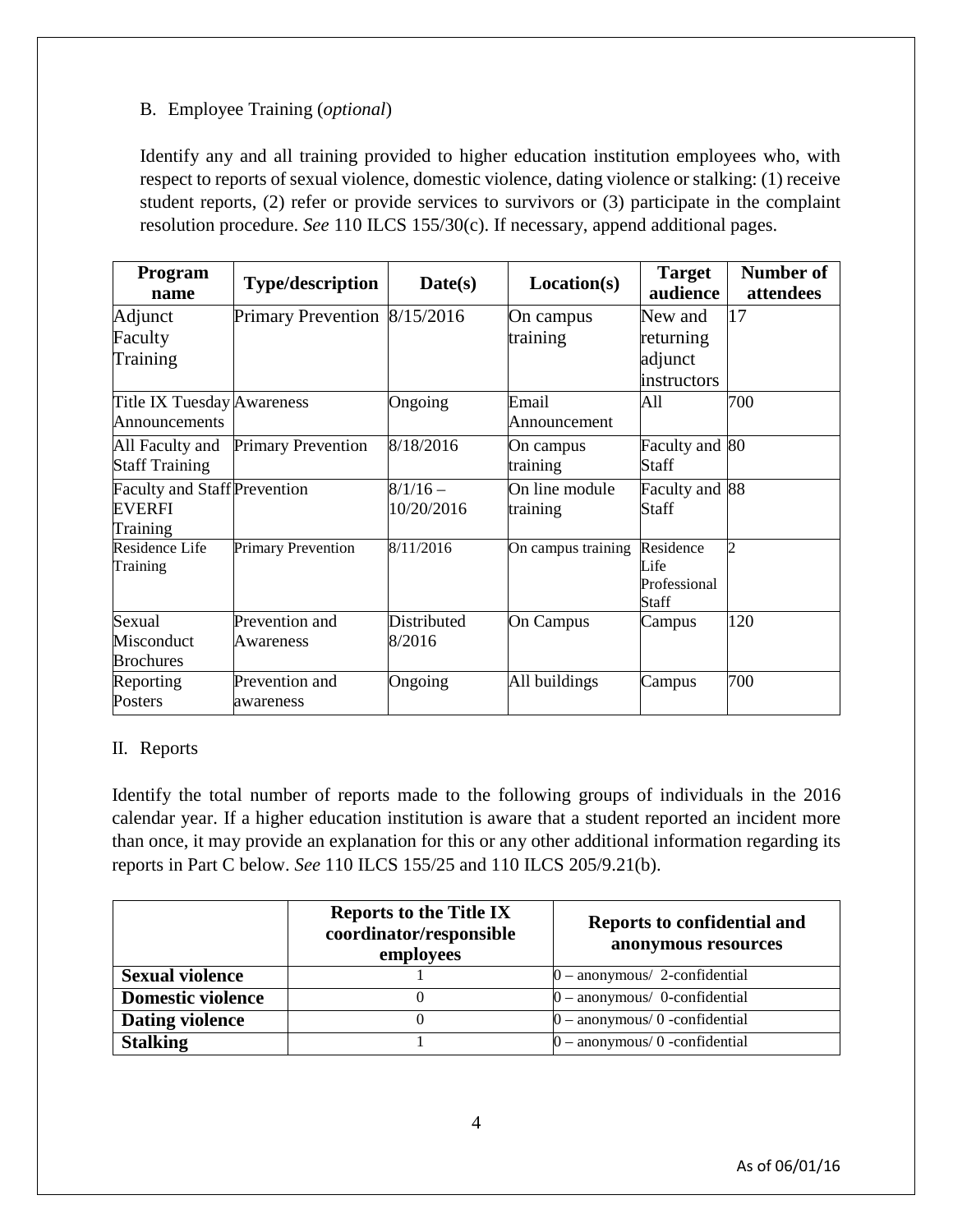A. Responses to Reports to the Title IX Coordinator or Responsible Employees

Of the total number of reports or disclosures made to the Title IX coordinator or responsible employees at the higher education institution (identified in Part B, Section II), please report the number of times the following occurred:

|                          | <b>Survivor</b><br>requested not<br>to proceed<br>with the<br>complaint<br>resolution<br>procedure | HEI<br>investigated<br>allegation | <b>HEI</b> referred<br>allegation to<br>local or State<br>law<br>enforcement | <b>HEI</b> resolved<br>allegation<br>through<br>complaint<br>resolution<br>procedure |
|--------------------------|----------------------------------------------------------------------------------------------------|-----------------------------------|------------------------------------------------------------------------------|--------------------------------------------------------------------------------------|
| <b>Sexual violence</b>   |                                                                                                    |                                   |                                                                              |                                                                                      |
| <b>Domestic violence</b> |                                                                                                    |                                   |                                                                              |                                                                                      |
| <b>Dating violence</b>   |                                                                                                    |                                   | $\Omega$                                                                     |                                                                                      |
| <b>Stalking</b>          |                                                                                                    |                                   |                                                                              |                                                                                      |

#### B. Complaint Resolution Procedure Outcomes

Of the total number of reports reviewed through the complaint resolution procedure, identify the number of students who received the following outcomes. Please provide a description of the other types of discipline students received for violating the comprehensive policy in Part C of this report.

|                          | <b>Found not</b><br>responsible for<br>violation of<br>comprehensive<br>policy | Dismissed/<br>expelled | <b>Suspended</b> | <b>Otherwise</b><br>disciplined |
|--------------------------|--------------------------------------------------------------------------------|------------------------|------------------|---------------------------------|
| <b>Sexual violence</b>   |                                                                                |                        |                  |                                 |
| <b>Domestic violence</b> |                                                                                |                        |                  |                                 |
| <b>Dating violence</b>   |                                                                                |                        |                  |                                 |
| <b>Stalking</b>          |                                                                                |                        |                  |                                 |